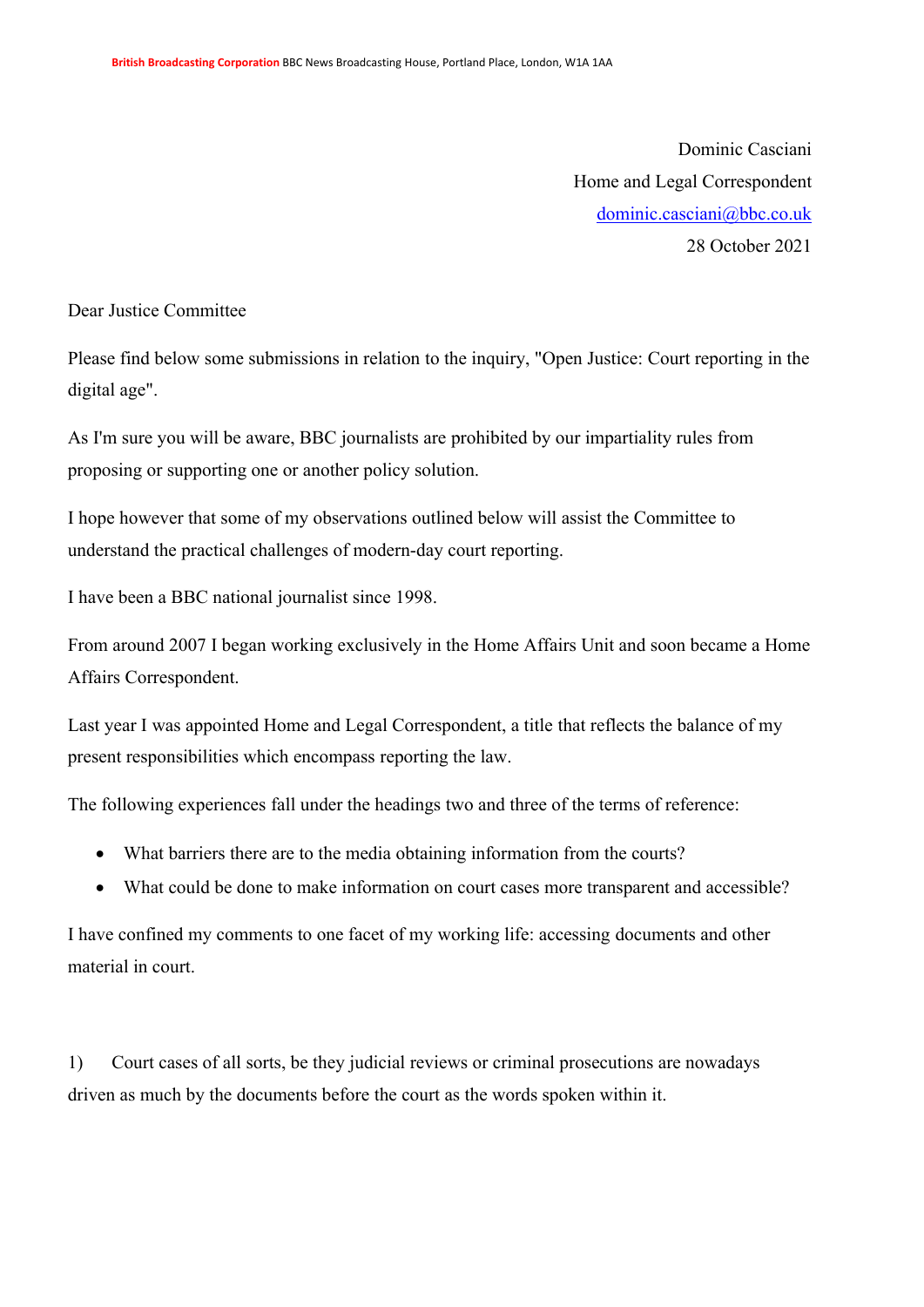2) When a barrister invites a judge to read Paragraph 45 on Page Seven, behind Tab C of Bundle Two, and then they both nod in understanding after having done so, the reporters sitting on the press benches are inevitably going to be at a loss to understand what is going on.

3) When a jury over the course of a week wades through untold pages of social media communications in a major criminal trial, reporters may not be able to be there for every moment of the case – and we may miss the reason why the full context of the messages proves pivotal to guilt or innocence.

4) Therefore one of the most significant obstacles in my work today can be timely access to documents which are the beating heart of a case.

5) I should stress from the outset that the provision of documents is far better than it once was. For instance, I and a colleague from the Evening Standard won the legal argument in 2018 to not only name the first person in the UK targeted by an Unexplained Wealth Order – but we then spearheaded a successful cross-media application for the evidence papers, which were of enormous public interest.

6) That relatively positive experience aside, the examples I list below illustrate some of the difficulties that regularly confront us.

7) The most important case law for present purposes is Guardian v Westminster Magistrates Court [2012, EWCA Civ 420]. In a nutshell, the Court of Appeal ruled that if documents have been placed before a judge and referred to during proceedings, the default position should be that journalists should be allowed access to them, unless there is some stronger countervailing reason to withhold them.

8) Almost a decade on, we do not have a simple, universal and technical solution for the delivery of documents to journalists that would meet the spirit of the CoA's judgment.

9) In the Crown Courts there is a CPS-Media protocol to facilitate provision of documents in a prosecution - but it is applied differently with varying levels of success, depending on the court, the judge, the prosecuting team and the experience of the journalists.

10) I and colleagues have been in many situations where we should reasonably expect a document from a trial to be released, but as the clock ticks towards our deadlines, we have no certainty at all how this material is going to reach us or whether it will do so in time.

11) In the case of a critical piece of CCTV from a trial showing the culprit running from the scene, the availability of that footage may make-or-break whether the story gets the prominence it deserves on an evening television bulletin.

12) We also regularly come up against administrative hurdles as to how we should be provided with documents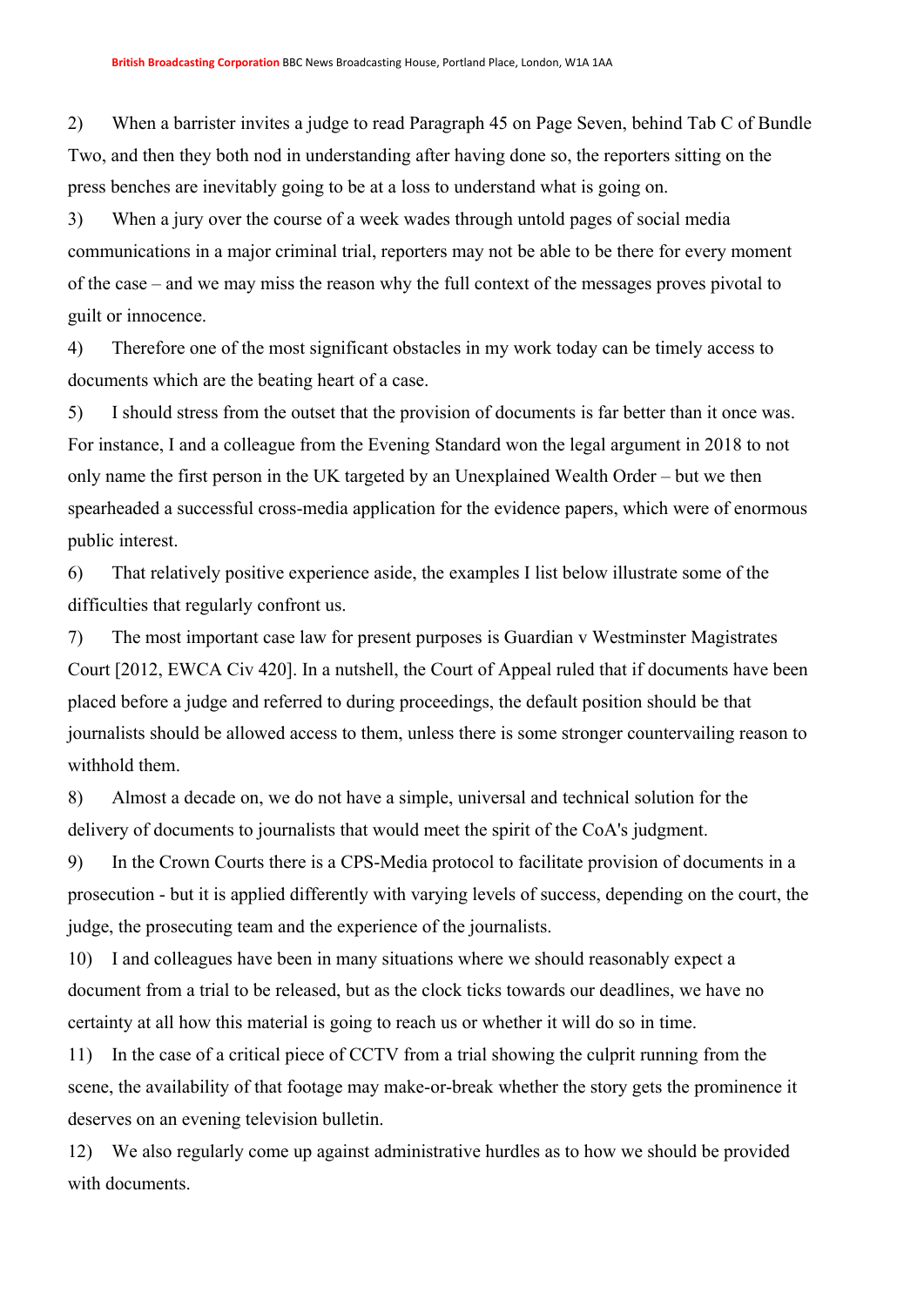13) In one particularly memorable example from a case around a year before the pandemic, I wanted a copy of a document which had been presented to the jury. Nobody disputed I should be given the document. But nobody in court would provide a copy, even though we were all staring at it in the prosecution bundle.

14) I suggested that the prosecution photocopy it. That was not possible. I suggested that I take it away and photocopy it. That was not possible. I suggested email or download to a USB stick. Those raised IT security concerns.

15) I was ultimately told it would be "released" by the relevant police press office - yet that press office had no role whatsoever in the court process and there was not even a press officer in court. After some hours, I received the document. If the story had been going out that night, I am not sure it would have made it.

16) Sometimes reporters have been moved to ask a judge to get involved. Generally speaking, they try to assist - but it often feels to us on the press benches that they would rather not get involved.

17) When parties to cases decline to assist with documents that are reasonably in the public domain, I or other journalists must calculate whether to raise the issue in court.

18) Given the Guardian v WMC case law, an application would probably resolve in our favour but it may prove to be damaging in a situation where we are going to need a relationship with a particular solicitor or barrister for weeks to come – and we would still potentially expect a bit of a faff in getting the document.

19) Access to documents can worsen after a case has been heard. I recall a civil case that I recently could not attend, but I needed to find out the result. I emailed the judge's clerk to ask for a copy of any judgment or order that resulted from the hearing - public documents.

20) I received a message back that declined to confirm if there had even been a result, unless I made an application for access to papers as a non-party and pay the relevant fee. This response wholly failed to appreciate the public right to know the outcome of a case that has taken place in public.

21) Sometimes court papers seem to disappear into thin air after cases have been heard. More than two years ago I asked a particular court for papers from a case of national significance that had recently completed. After some too-ing and fro-ing in which I was wrongly told I had no right to the papers, I was ultimately informed that while that right did indeed exist, the court didn't seem to have any copies on file.